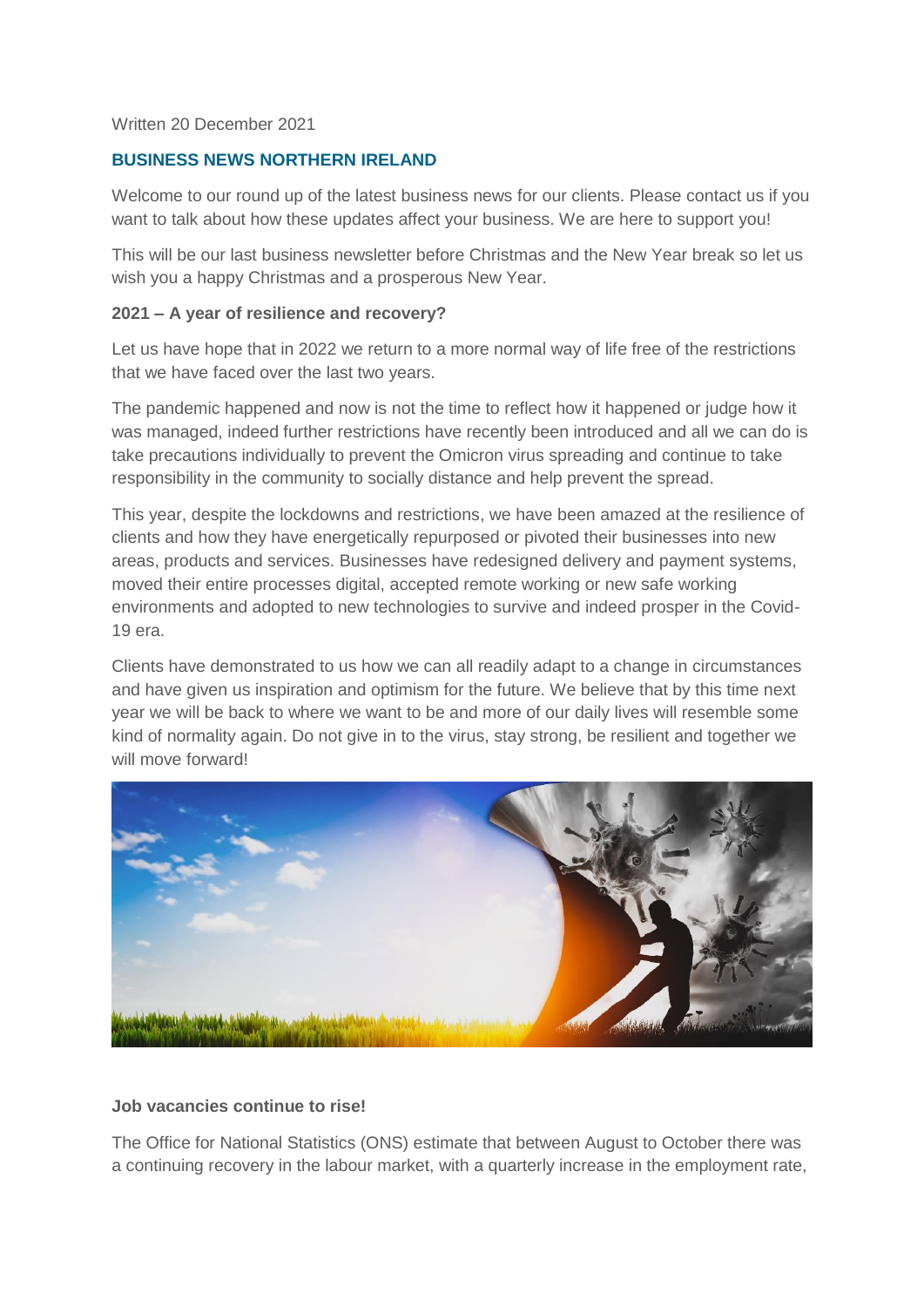while the unemployment rate decreased. Total hours worked increased on the quarter, due to the relaxing of some coronavirus (COVID-19) restrictions but are still below precoronavirus levels. The UK employment rate was estimated at 75.5%, 1.1 percentage points lower than before the coronavirus pandemic (December 2019 to February 2020), but 0.2 percentage points higher than the previous quarter (May to July 2021).



The UK unemployment rate was estimated at 4.2%, 0.2 percentage points higher than before the pandemic, but 0.4 percentage points lower than the previous quarter. The economic inactivity rate was estimated at 21.2%, 1.0 percentage point higher than before the pandemic, and 0.1 percentage points higher than the previous quarter.

The number of people in part-time work jumped in the three months to October, after falling sharply during the pandemic and there was also a fall in unemployment among 16-24 yearolds, another group initially hit by the crisis.

Unemployment continues to fall after a spike last year, with job vacancies now at a fresh record high.

See: Employment in the UK - [Office for National Statistics \(ons.gov.uk\)](https://www.ons.gov.uk/employmentandlabourmarket/peopleinwork/employmentandemployeetypes/bulletins/employmentintheuk/december2021)

# **HMRC Employer Bulletin December 2021**

The December edition of the [Employer Bulletin](https://www.gov.uk/government/publications/employer-bulletin-december-2021/employer-bulletin-december-2021) brings you all the latest HMRC updates and guidance to support employers and payroll agents.

There is important information on:

- PAYE there is important information for those who pay employees early for Christmas, and advice on how to prevent and correct payroll errors
- UK Transition and the recently agreed UK-Swiss Convention on Social Security coordination which came into force on 1 November 2021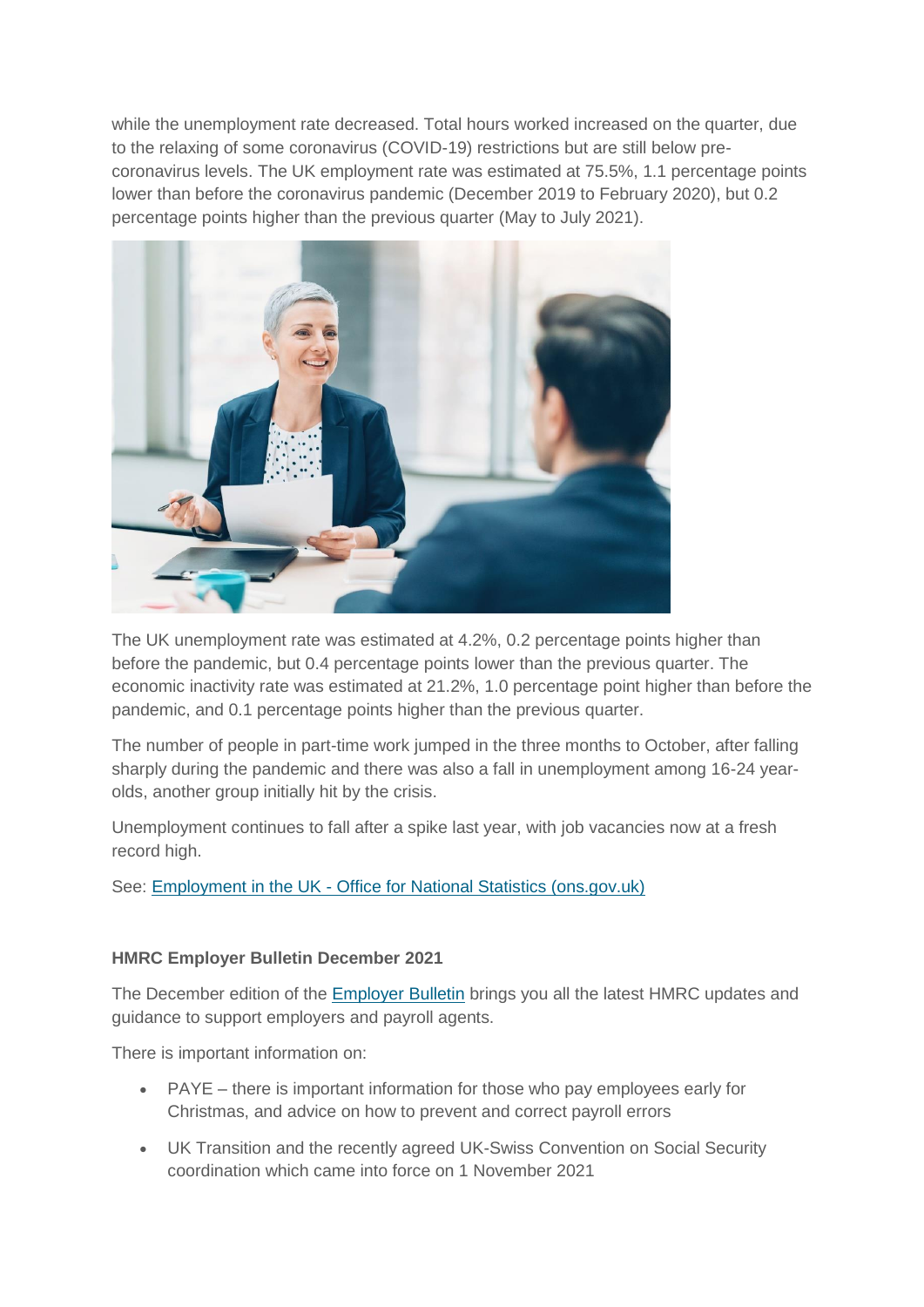- coronavirus (COVID-19) summary of guidance published by HMRC, and declaring grants on tax returns
- tax updates and changes to guidance, with information on the tax avoidance campaign

See: [Employer Bulletin: December 2021 -](https://www.gov.uk/government/publications/employer-bulletin-december-2021/employer-bulletin-december-2021) GOV.UK (www.gov.uk)

# **UK average house prices increased by 10.2% over the year to October 2021**

The Office for National Statistics (ONS) latest figures show the UK's average house price increased by 10.2% over the year to October, down from 12.3% in the year to September 2021. The average UK house price was £268,000 in October 2021, which is £24,000 higher than this time last year.

The temporary changes to Stamp Duty, Land and Buildings Transaction Tax, and Land Transaction Tax may have allowed sellers to request higher prices as buyers' overall costs are reduced. As the tax breaks were originally due to conclude at the end of March 2021, it is likely that March's average house prices were slightly inflated as buyers rushed to ensure their house purchases were scheduled to complete ahead of this deadline.

This effect was then further exaggerated in June 2021, in line with the extension to the holiday on taxes paid on property purchases in England, Wales and Northern Ireland. Following a decrease in July, average house prices increased in the months of August and September 2021, reaching a record level in September 2021 (when the last of the tax holidays came to an end in England). Despite a slight fall in the month of October 2021, average house prices remain higher than the previous peak seen in June.

Private rental prices paid by tenants in the UK rose by 1.7% in the 12 months to November 2021, up from 1.6% in the 12 months to October 2021. The beginning of 2021 saw a slowdown in rental price growth, which was driven by prices in London.

In England the October data shows, on average, house prices have fallen by 1.5% since September 2021. The annual price rise of 9.8% takes the average property value to £285,113.

See: UK economy latest - [Office for National Statistics \(ons.gov.uk\)](https://www.ons.gov.uk/economy/economicoutputandproductivity/output/articles/ukeconomylatest/2021-01-25#hpi)

# **Inflation at its highest rate in over a decade**

Consumer prices rose by 4.6% in the 12 months to November 2021, according to the lead measure of the Consumer Prices Index including owner occupiers' housing costs (CPIH). This is up from 3.8% in the year to October 2021. Annual inflation rates at this time are influenced by the effects of coronavirus (COVID-19) in 2020.

The Consumer Price Index (CPI) also rose from 4.2% to 5.1% in November 2021.

A wide range of prices contributed to the rise in inflation, with the largest upward contributions coming from motor fuels as well as clothing and footwear, where prices rose this year but fell a year ago.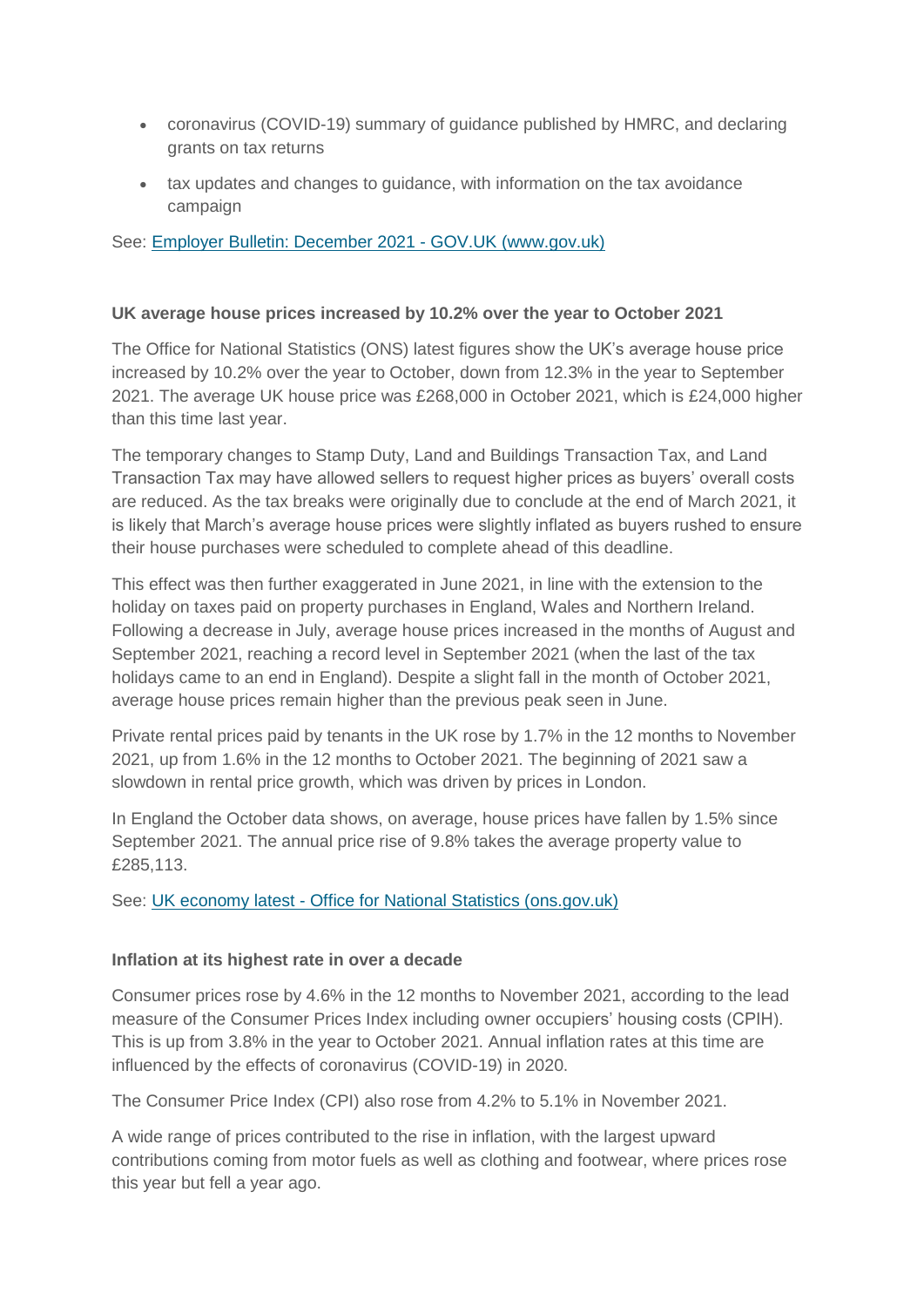# See: UK economy latest - [Office for National Statistics \(ons.gov.uk\)](https://www.ons.gov.uk/economy/economicoutputandproductivity/output/articles/ukeconomylatest/2021-01-25#inflation)

### **International travel update**

From 15 December 2021, all remaining countries were removed from the UK travel red list. The red list policy and additional testing measures in response to Omicron remain in place. As such, passengers arriving from Angola, Botswana, Eswatini, Lesotho, Malawi, Mozambique, Namibia, Nigeria, South Africa, Zambia and Zimbabwe will not have to stay in a managed quarantine hotel on arrival from this date. Pre-departure tests and PCR testing measures on or before day 2 remain in place, with a review of all travel measures in the new year. Airlines must continue to check all passengers for pre-departure tests alongside their completed Passenger Locator Form, and passengers will not be allowed to board a flight without providing evidence of a negative test result.

See: [https://www.gov.uk/government/news/11-countries-removed-from-the-uks-red](https://www.gov.uk/government/news/11-countries-removed-from-the-uks-red-list?utm_medium=email&utm_campaign=govuk-notifications&utm_source=8bb63897-ce51-4418-8ec9-b020ea65472d&utm_content=daily)[list?utm\\_medium=email&utm\\_campaign=govuk-notifications&utm\\_source=8bb63897-ce51-](https://www.gov.uk/government/news/11-countries-removed-from-the-uks-red-list?utm_medium=email&utm_campaign=govuk-notifications&utm_source=8bb63897-ce51-4418-8ec9-b020ea65472d&utm_content=daily) [4418-8ec9-b020ea65472d&utm\\_content=daily](https://www.gov.uk/government/news/11-countries-removed-from-the-uks-red-list?utm_medium=email&utm_campaign=govuk-notifications&utm_source=8bb63897-ce51-4418-8ec9-b020ea65472d&utm_content=daily)

### **Advice for pregnant employees**

The advice for pregnant employees on risk assessments in the workplace and occupational health during the coronavirus (COVID-19) pandemic has been updated to reflect recent government announcements. This advice is for you if you are pregnant and working as an employee. This includes pregnant healthcare professionals. It will help you discuss with your line manager and occupational health team how best to ensure health and safety in the workplace.

See: [https://www.gov.uk/government/publications/coronavirus-covid-19-advice-for-pregnant](https://www.gov.uk/government/publications/coronavirus-covid-19-advice-for-pregnant-employees?utm_medium=email&utm_campaign=govuk-notifications&utm_source=cba7a635-8615-497d-9d56-42b75160357c&utm_content=daily)[employees?utm\\_medium=email&utm\\_campaign=govuk](https://www.gov.uk/government/publications/coronavirus-covid-19-advice-for-pregnant-employees?utm_medium=email&utm_campaign=govuk-notifications&utm_source=cba7a635-8615-497d-9d56-42b75160357c&utm_content=daily)[notifications&utm\\_source=cba7a635-8615-497d-9d56-42b75160357c&utm\\_content=daily](https://www.gov.uk/government/publications/coronavirus-covid-19-advice-for-pregnant-employees?utm_medium=email&utm_campaign=govuk-notifications&utm_source=cba7a635-8615-497d-9d56-42b75160357c&utm_content=daily)

### **Finding and choosing a private coronavirus (COVID-19) test provider**

The lists of and information about private test providers, to help you get the private COVID-19 tests you need, has again been updated.

See: [https://www.gov.uk/government/publications/list-of-private-providers-of-coronavirus](https://www.gov.uk/government/publications/list-of-private-providers-of-coronavirus-testing?utm_medium=email&utm_campaign=govuk-notifications&utm_source=a6136cb4-c6ae-4734-a4a1-abe3647dcdf1&utm_content=daily)[testing?utm\\_medium=email&utm\\_campaign=govuk-notifications&utm\\_source=a6136cb4](https://www.gov.uk/government/publications/list-of-private-providers-of-coronavirus-testing?utm_medium=email&utm_campaign=govuk-notifications&utm_source=a6136cb4-c6ae-4734-a4a1-abe3647dcdf1&utm_content=daily) [c6ae-4734-a4a1-abe3647dcdf1&utm\\_content=daily](https://www.gov.uk/government/publications/list-of-private-providers-of-coronavirus-testing?utm_medium=email&utm_campaign=govuk-notifications&utm_source=a6136cb4-c6ae-4734-a4a1-abe3647dcdf1&utm_content=daily)

### **Second State Pension Age Review launches**

The Review will consider whether the rules around pensionable age are appropriate, based on the latest life expectancy data and other evidence.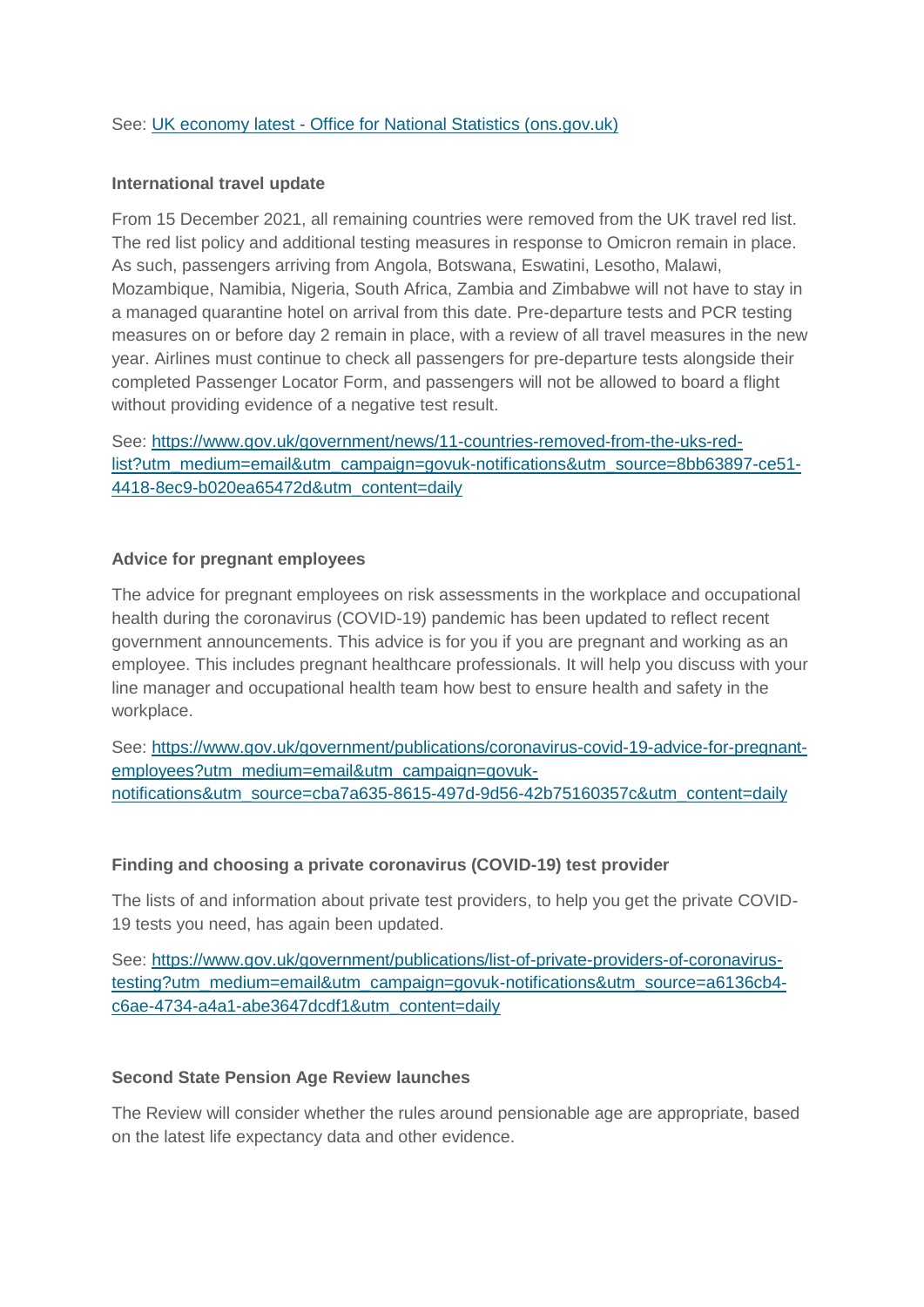The Pensions Act 2014 requires the government to regularly review State Pension age, and in accordance with law, this latest Review must be published by 7 May 2023.

State Pension age is currently 66 and two further increases are currently set out in legislation: a gradual rise to 67 for those born on or after April 1960; and a gradual rise to 68 between 2044 and 2046 for those born on or after April 1977. The first Review of State Pension age was undertaken in 2017 and concluded that the next Review should consider whether the increase to age 68 should be brought forward to 2037-39 before tabling any changes to legislation.

This Review will consider a wide range of evidence, for example, it will:

- examine the implications of the latest life expectancy data;
- provide a balanced assessment of the costs of an ageing population and future State Pension expenditure;
- consider labour market changes and people's ability and opportunities to work over State Pension age;
- and develop options for setting the legislative timetable for State Pension age that are transparent and fair.

See: [Second State Pension Age Review launches -](https://www.gov.uk/government/news/second-state-pension-age-review-launches) GOV.UK (www.gov.uk)

# **Covid certification scheme**

The Department for Health has introduced a Covid certification scheme in Northern Ireland, intended to reduce the number of infected people in high-risk settings.

The requirement for covid certification checks in selected business settings was introduced on 29 November 2021. Premises covered by the regulations were required to comply from that date.

The regulations became legally enforceable on Monday, 13 December, and a venue failing to comply with the law from that date can be fined up to £10,000.

See: [Coronavirus: Covid certification scheme \(nibusinessinfo.co.uk\)](https://www.nibusinessinfo.co.uk/content/coronavirus-covid-certification-scheme)

### **Tender for Growth programme from Newry, Mourne and Down District Council**

The NMD Tender for Growth Programme aims to develop current supply chains by helping local businesses enter a new sector, move up a tier in a supply chain, open new opportunities in customer supply chains and establish tendering opportunities.

The programme is free to eligible businesses and will include:

- one-to-one expert mentoring support
- group-based mentoring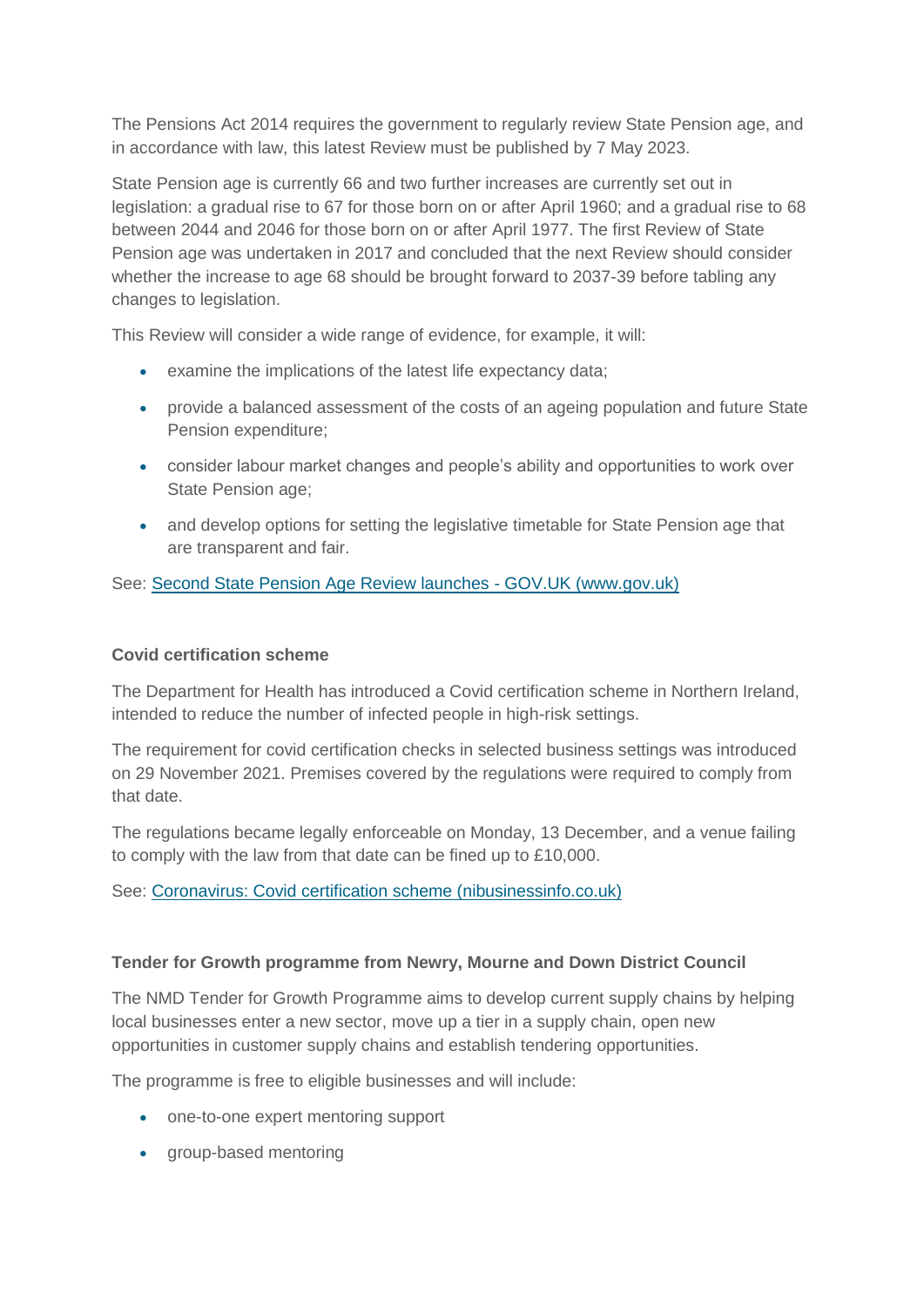• meet the Buyer events

The programme will support a total of 170 eligible businesses over the period to 31 December 2022.

See: [Tender for Growth -](http://nmdbusiness.org/tender-for-growth/) NMD Business

## **High Street Scheme: guidance for businesses – Scheme has now ended**

The deadline for using the Spend Local card was midnight Sunday, 19 December 2021. Any balance remaining on the cards after 19 December 2021 will no longer be able to be used by the cardholder.

See: [High Street Scheme: guidance for businesses](https://www.nibusinessinfo.co.uk/content/high-street-scheme-guidance-businesses) (nibusinessinfo.co.uk)

# **Launch of Apprenticeship Week 2022**

The Department for the Economy (DfE) has officially launched the second Northern Ireland Apprenticeship Week taking place from 7-11 February 2022.

The annual week-long celebration, led by DfE, aims to highlight the important role played by apprenticeships across Northern Ireland by bringing together partners including local councils, employers, universities, further education colleges and private training providers.

Through a series of in-person or virtual events, the week will showcase how apprenticeships can transform the future of apprentices and businesses.

See: [Apprenticeship week events | nidirect](https://www.nidirect.gov.uk/articles/apprenticeship-week-events)

# **InterTradeIreland Equity Advisory Clinics**

InterTradeIreland's free Equity Advisory Clinics are aimed at helping companies seek equity investment and are delivered by venture professional, Drew O'Sullivan.

Companies will be advised independently on their fundraising activities including business plan review, investment pitch practice, and signposting to investors across the island of Ireland.

To be eligible for this service, you must have a minimum new equity funding requirement of €100,000. You will also need to provide one of the following, which will allow Drew to prepare in advance for the meeting:

- **Business Plan (preferred submission)**
- Executive summary/Investment Memorandum (InterTradeIreland can provide you with a pro forma to complete in advance)
- Investment pitch slide deck

See: [Events | InterTradeIreland](https://intertradeireland.com/events)